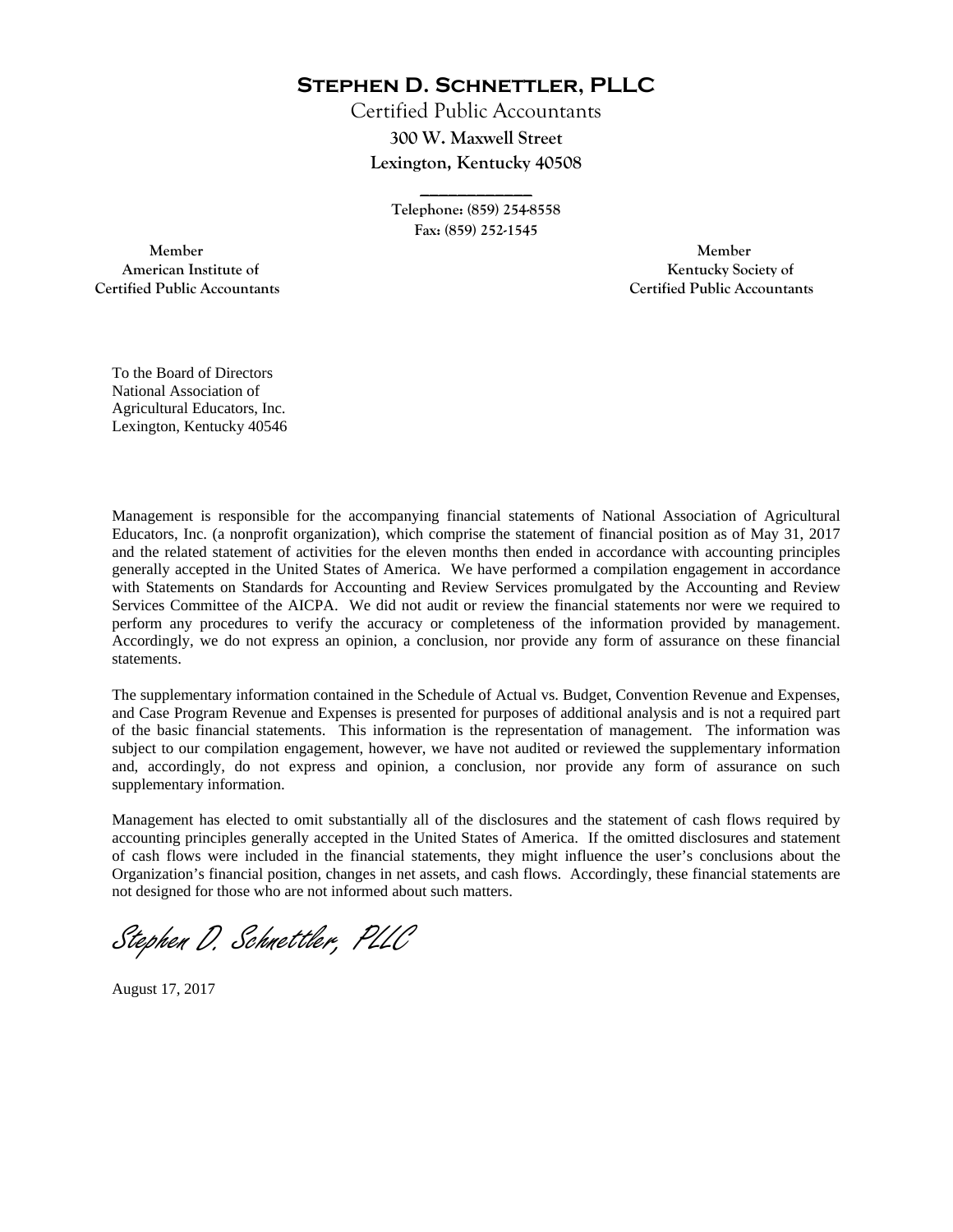# NATIONAL ASSOCIATION OF AGRICULTURAL EDUCATORS, INC. **Statement of Financial Position** May 31, 2017

| <b>ASSETS</b>                           |                 |
|-----------------------------------------|-----------------|
| Cash on deposit                         | \$<br>453,370   |
| Investments - operating fund            | 673,642         |
| Investments - life membership fund      | 231,879         |
| Accounts receivable                     | 424,419         |
| Inventory                               | 5,000           |
| Prepaid expenses                        | 1,911           |
| Property and equipment - CASE           | 446             |
| Property and equipment                  | 9,270           |
| <b>TOTAL ASSETS</b>                     | \$<br>1,799,937 |
| <b>LIABILITIES AND NET ASSETS</b>       |                 |
| <b>LIABILITIES</b>                      |                 |
| Accounts payable                        | \$<br>43,888    |
| Accrued leave payable                   | 41,327          |
| Other current liabilities               | 9,663           |
| <b>TOTAL LIABILITIES</b>                | 94,878          |
| <b>NET ASSETS</b>                       |                 |
| Unrestricted net assets:                |                 |
| Current operation                       | 1,073,826       |
| Board designated for special purposes   | 213,515         |
| Temporarily restricted net assets       | 1,550           |
| <b>CASE Project</b>                     | 416,168         |
| <b>TOTAL NET ASSETS</b>                 | 1,705,059       |
| <b>TOTAL LIABILITIES AND NET ASSETS</b> | \$<br>1,799,937 |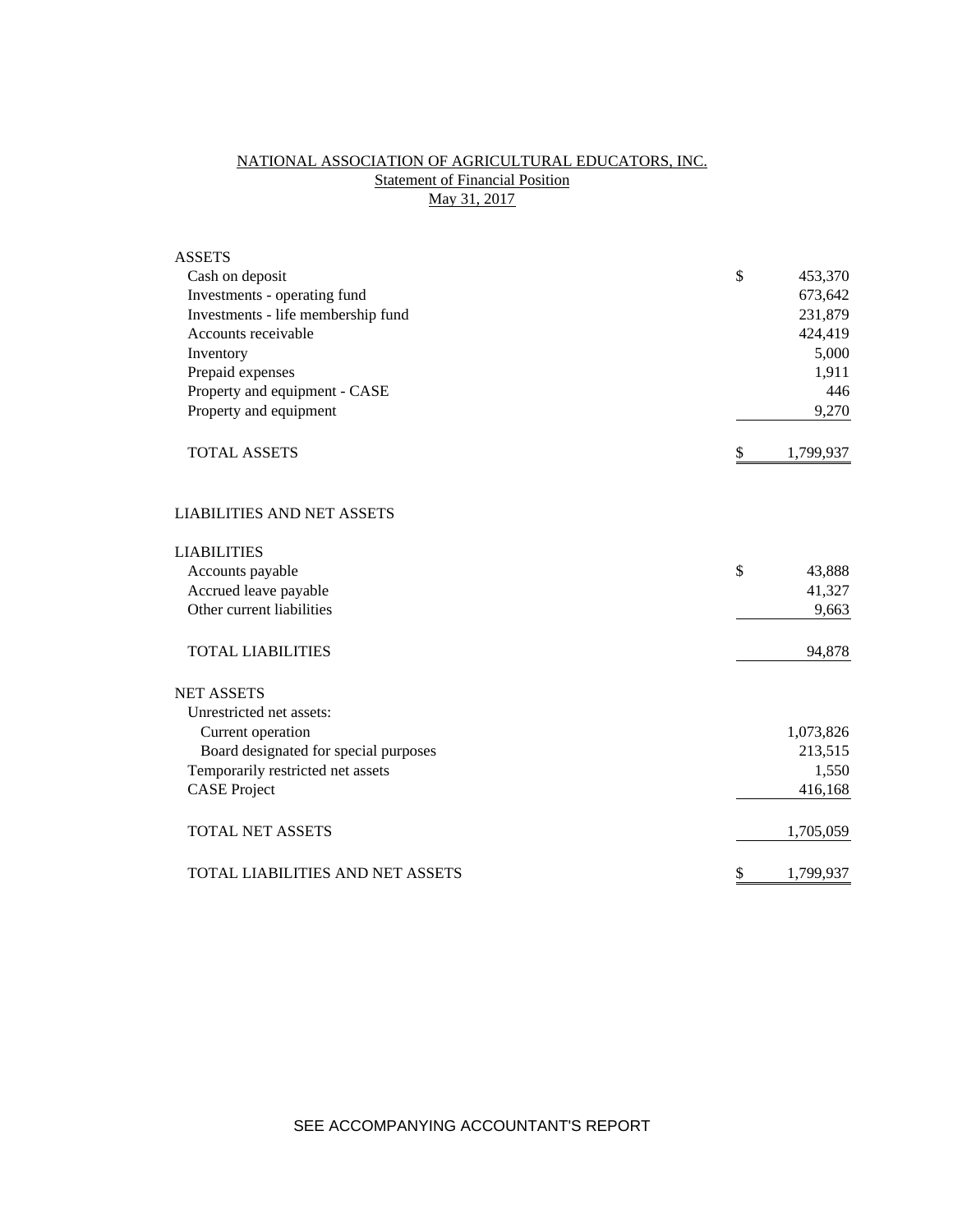## NATIONAL ASSOCIATION OF AGRICULTURAL EDUCATORS, INC. Statement of Activities For the Eleven Months ended May 31, 2017

|                                       | Unrestricted |            |       |            |             |               |                 |
|---------------------------------------|--------------|------------|-------|------------|-------------|---------------|-----------------|
|                                       |              | Current    | Board |            | Temporarily | CASE          |                 |
|                                       |              | Operations |       | Designated | Restricted  | Project       | Total           |
| Revenue, Gains and Losses             |              |            |       |            |             |               |                 |
| Membership dues                       | \$           | 411,729    | \$    | 5.100      | \$          | \$            | \$<br>416,829   |
| Convention registration               |              | 127,206    |       |            |             |               | 127,206         |
| Sponsorship and awards                |              | 17,250     |       |            |             |               | 17,250          |
| Merchandise sales                     |              | 4,521      |       |            |             |               | 4,521           |
| Contributions                         |              |            |       |            | 580         |               | 580             |
| Management fees                       |              |            |       |            |             |               |                 |
| Net realized and unrealized           |              |            |       |            |             |               |                 |
| gains (losses) on securities          |              | 97,135     |       |            |             |               | 97,135          |
| Interest and dividends                |              | 25,401     |       |            |             |               | 25,401          |
| FFA Foundation projects               |              | 134,085    |       |            |             |               | 134,085         |
| CASE Program income                   |              |            |       |            |             | 1,644,582     | 1,644,582       |
| Other income                          |              | 959,664    |       |            |             |               | 959,664         |
| Total Revenue, Gaines and Losses      |              | 1,776,991  |       | 5,100      | 580         | 1,644,582     | 3,427,253       |
| Net Assets Released from Restrictions |              |            |       |            |             |               |                 |
| Total Revenue, Gains and Losses       |              |            |       |            |             |               |                 |
| and Reclassifications                 |              | 1,776,991  |       | 5,100      | 580         | 1,644,582     | 3,427,253       |
| Expenses                              |              |            |       |            |             |               |                 |
| General expenses                      |              | 1,559,050  |       |            |             |               | 1,559,050       |
| FFA Foundation projects               |              | 73,882     |       |            |             |               | 73,882          |
| <b>CASE Program expenses</b>          |              |            |       |            |             | 1,730,209     | 1,730,209       |
| Convention expenses                   |              | 116,772    |       |            |             |               | 116,772         |
| Total expenses                        |              | 1,749,704  |       |            |             | 1,730,209     | 3,479,913       |
| INCREASE (DECREASE) IN NET ASSETS     |              | 27,287     |       | 5,100      | 580         | (85, 627)     | (52,660)        |
| NET ASSETS AT BEGINNING OF PERIOD     |              | 1,046,539  |       | 208,415    | 970         | 501,795       | 1,757,719       |
| NET ASSETS AT END OF PERIOD           | \$           | 1,073,826  | \$    | 213,515    | \$<br>1,550 | \$<br>416,168 | \$<br>1,705,059 |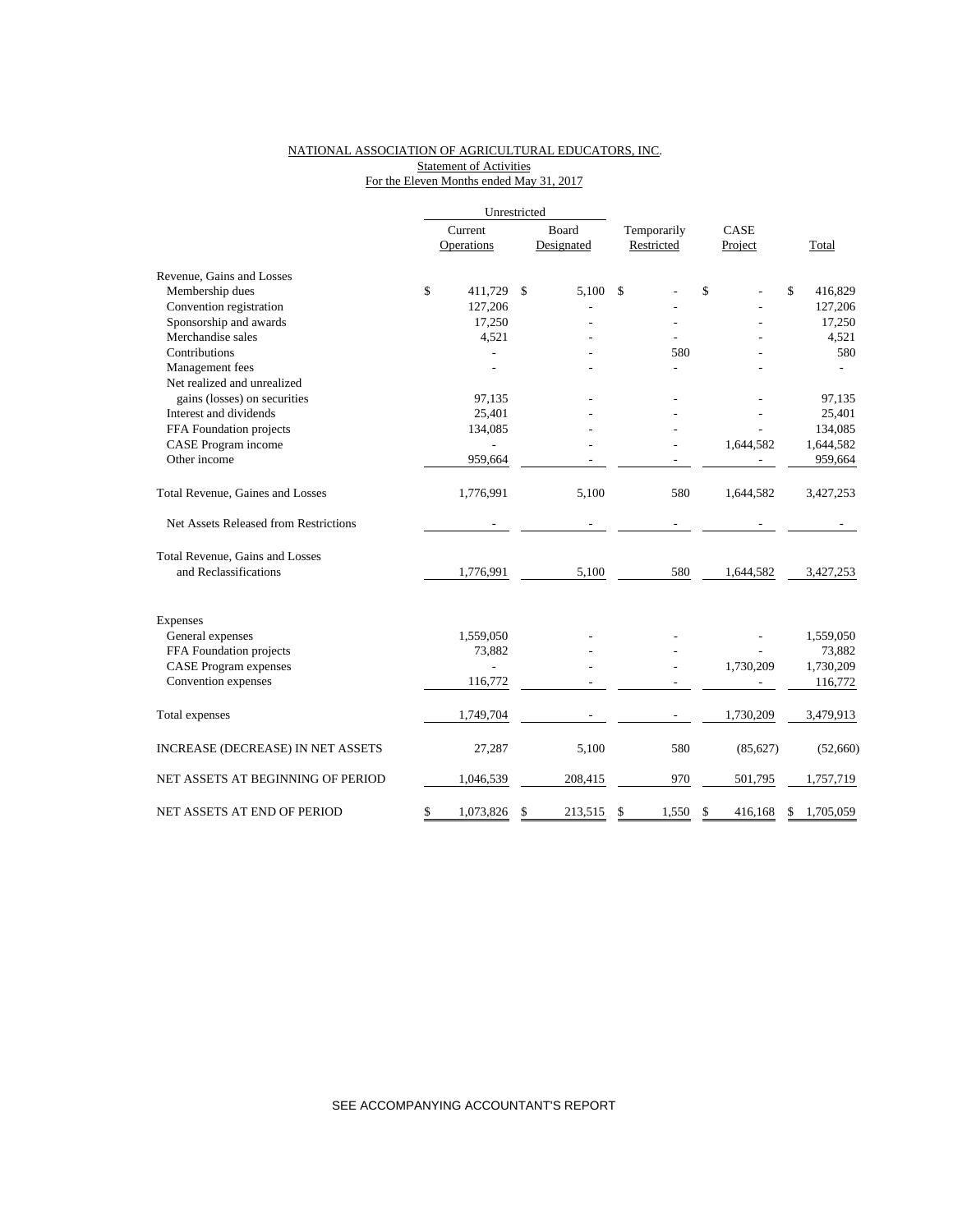## NATIONAL ASSOCIATION OF AGRICULTURAL EDUCATORS, INC. For the One and Eleven Months Ended May 31, 2017 Schedule of Actual vs. Budget

|                                                       | <b>MONTH</b><br><b>ACTUAL</b> |     | <b>MONTH</b><br><b>BUDGET</b> | <b>MONTH</b><br><b>\$VARIANCE</b> | YEAR TO DATE<br><b>ACTUAL</b> |              | <b>YEAR</b><br><b>BUDGET</b> | <b>YEAR</b><br><b>\$VARIANCE</b> |
|-------------------------------------------------------|-------------------------------|-----|-------------------------------|-----------------------------------|-------------------------------|--------------|------------------------------|----------------------------------|
| REVENUE                                               |                               |     |                               |                                   |                               |              |                              |                                  |
| Member dues                                           | \$<br>12,025                  | -\$ | 32,907                        | \$<br>$(20, 882)$ \$              | 405,129                       | $\mathbb{S}$ | 394,880                      | \$<br>10,249                     |
| Corporate membership dues                             |                               |     | 2,563                         | (2, 563)                          | 11,700                        |              | 30,750                       | (19,050)                         |
| Student teacher scholarship revenue                   | L,                            |     | $\omega$                      |                                   | 13,527                        |              |                              | 13,527                           |
| Delmar scholarships                                   |                               |     | 625                           | (625)                             |                               |              | 7,500                        | (7,500)                          |
| Foundation management fees                            |                               |     | 7,917                         | (7, 917)                          | L,                            |              | 95,000                       | (95,000)                         |
| Interest and dividends                                | 361                           |     | 2,917                         | (2, 556)                          | 19,462                        |              | 35,000                       | (15, 538)                        |
| Net realized and unrealized                           |                               |     |                               |                                   |                               |              |                              |                                  |
| gains (losses) on securities<br>Merchandise sales     | 9,583<br>1,454                |     | $\omega$<br>833               | 9,583<br>621                      | 97,135                        |              |                              | 97,135                           |
| Investment income, Life Fund                          | 124                           |     | 917                           | (793)                             | 4,521<br>5,939                |              | 10,000<br>11,000             | (5, 479)<br>(5,061)              |
| Contributions, Legislative Fund                       | ÷,                            |     | ä,                            | $\omega$                          | 580                           |              |                              | 580                              |
| Miscellaneous income                                  |                               |     | 833                           | (833)                             | 34,911                        |              | 10,000                       | 24,911                           |
| Scholarship raffle proceeds                           | ÷,                            |     | 125                           | (125)                             | ÷.                            |              | 1,500                        | (1,500)                          |
| National Teach Ag Campaign                            | 389,500                       |     | 37,500                        | 352,000                           | 671,032                       |              | 450,000                      | 221,032                          |
| Teacher crisis fund                                   | 1,160                         |     | $\sim$                        | 1,160                             | 25,228                        |              |                              | 25,228                           |
| <b>BFRDP</b> Grant                                    | $\overline{a}$                |     | L,                            |                                   |                               |              |                              | $\omega$                         |
| AEM business manager stipend                          | 4,000                         |     | 333                           | 3,667                             | 4,000                         |              | 4,000                        |                                  |
| DuPont agriscience revenue                            | 5,639                         |     | ÷,                            | 5,639                             | 169,989                       |              | ÷,                           | 169,989                          |
| DuPont - non foundation                               | ÷,                            |     | ä,                            |                                   | 10,305                        |              | $\bar{a}$                    | 10,305                           |
| CASE management fee                                   | $\blacksquare$                |     | 2,000                         | (2,000)                           |                               |              | 24,000                       | (24,000)                         |
| Council MMM management fee                            | $\sim$                        |     | 417                           | (417)                             | $\sim$                        |              | 5,000                        | (5,000)                          |
| Teach AG non-foundation revenue                       | 1,759                         |     | ÷,                            | 1,759                             | 8,044                         |              | $\overline{a}$               | 8,044                            |
| FFA Foundation project - TTTK                         |                               |     | 3,875                         | (3,875)                           | ÷,                            |              | 46,500                       | (46,500)                         |
| FFA Foundation project - OPAP                         | 15,026                        |     | 917                           | 14,109                            | 15,026                        |              | 11,000                       | 4,026                            |
| FFA Foundation project - OMSP                         | 8,200                         |     | 917                           | 7,283                             | 8,200                         |              | 11,000                       | (2,800)                          |
| FFA Foundation project - OT                           | 7,380                         |     | 917                           | 6,463                             | 7,380                         |              | 11,000                       | (3,620)                          |
| FFA Foundation project - OYM                          |                               |     | 917                           | (917)                             | $\omega$                      |              | 11,000                       | (11,000)                         |
| FFA Foundation project - Lifetime Achievement         | 13,120                        |     | 208                           | 12,912                            | 13,120                        |              | 2,500                        | 10,620                           |
| FFA Foundation project - Outstanding Service Citation | L.                            |     | L.                            |                                   |                               |              |                              | $\bar{a}$                        |
| FFA Foundation teacher workshop                       |                               |     | 1,667                         | (1,667)                           | 20,000                        |              | 20,000                       |                                  |
| FFA Foundation upper division scholarships            |                               |     | 1,833                         | (1,833)                           |                               |              | 22,000                       | (22,000)                         |
| FFA Foundation Agriscience Teacher                    | L,                            |     | 667                           | (667)                             | 24,600                        |              | 8,000                        | 16,600                           |
| FFA Foundation NATAA/NAII                             |                               |     | 10,000                        | (10,000)                          |                               |              | 120,000                      | (120,000)                        |
| FFA Foundation project - XLR8                         | 30,999                        |     | 2,000                         | 28,999                            | 30,999                        |              | 24,000                       | 6,999                            |
| FFA Foundation communities of practice                | 14,760                        |     | 4,783                         | 9,977                             | 14,760                        |              | 57,400                       | (42, 640)                        |
| FFA Foundation convention internet lounge             | ÷.                            |     | $\blacksquare$                |                                   |                               |              |                              |                                  |
| CASE program net income                               | 215,771                       |     | J.                            | 215,771                           | (85, 627)                     |              |                              | (85, 627)                        |
| Convention net income                                 | 17,033                        |     | 5,005                         | 12,028                            | 50,312                        |              | 53,050                       | (2,738)                          |
| TOTAL REVENUE                                         | 747,894                       |     | 123,593                       | 624,301                           | 1,580,272                     |              | 1,476,080                    | 104,192                          |
| EXPENSES                                              |                               |     |                               |                                   |                               |              |                              |                                  |
| Salaries                                              | 47,073                        |     | 30,331                        | 16,742                            | 430,617                       |              | 363,967                      | 66,650                           |
| Taxes and benefits                                    | 8,117                         |     | 8,419                         | (302)                             | 81,399                        |              | 101,023                      | (19, 624)                        |
| Computer service                                      | 1,562                         |     | 667                           | 895                               | 14,875                        |              | 8,000                        | 6,875                            |
| Telephone                                             | 510                           |     | 417                           | 93                                | 4,319                         |              | 5,000                        | (681)                            |
| Accounting                                            | 650                           |     | 1,317                         | (667)                             | 15,650                        |              | 15,800                       | (150)                            |
| Depreciation                                          | 277                           |     | 333                           | (56)                              | 3,043                         |              | 4,000                        | (957)                            |
| Rent                                                  | $\omega_{\rm c}$              |     | 629                           | (629)                             | 7,550                         |              | 7,550                        | $\omega$                         |
| Insurance                                             | 854                           |     | 833                           | 21                                | 7,522                         |              | 10,000                       | (2, 478)                         |
| Legal                                                 | ÷.                            |     | 83                            | (83)                              | $\omega$                      |              | 1,000                        | (1,000)                          |
| Office Supplies                                       | 413                           |     | 833                           | (420)                             | 9,664                         |              | 10,000                       | (336)                            |
| Bank charges and investment fees                      | $\blacksquare$                |     | $\,8\,$                       | (8)                               | 7,905                         |              | 100                          | 7,805                            |
| Printing, general                                     | 306                           |     | 250                           | 56                                | 3,392                         |              | 3,000                        | 392                              |
| Staff training                                        |                               |     | $42\,$                        | (42)                              | 415                           |              | 500                          | (85)                             |
| Taxes and licenses                                    | L.                            |     | 8                             | (8)                               | 25                            |              | 100                          | (75)                             |
| Membership and contributions                          | 405                           |     | 1,667                         | (1,262)                           | 19,550                        |              | 20,000                       | (450)                            |
| Travel, staff                                         | 5,048                         |     | 2,917                         | 2,131                             | 30,875                        |              | 35,000                       | (4, 125)                         |
| Promotion and marketing                               | 1,561                         |     | 1,250                         | 311                               | 19,790                        |              | 15,000                       | 4,790                            |
| Merchandise and diaries                               | ÷,                            |     | 208                           | (208)                             | 2,727                         |              | 2,500                        | 227                              |
| Photocopying                                          |                               |     | 8                             | (8)                               | $\sim$                        |              | 100                          | (100)                            |

(Continued)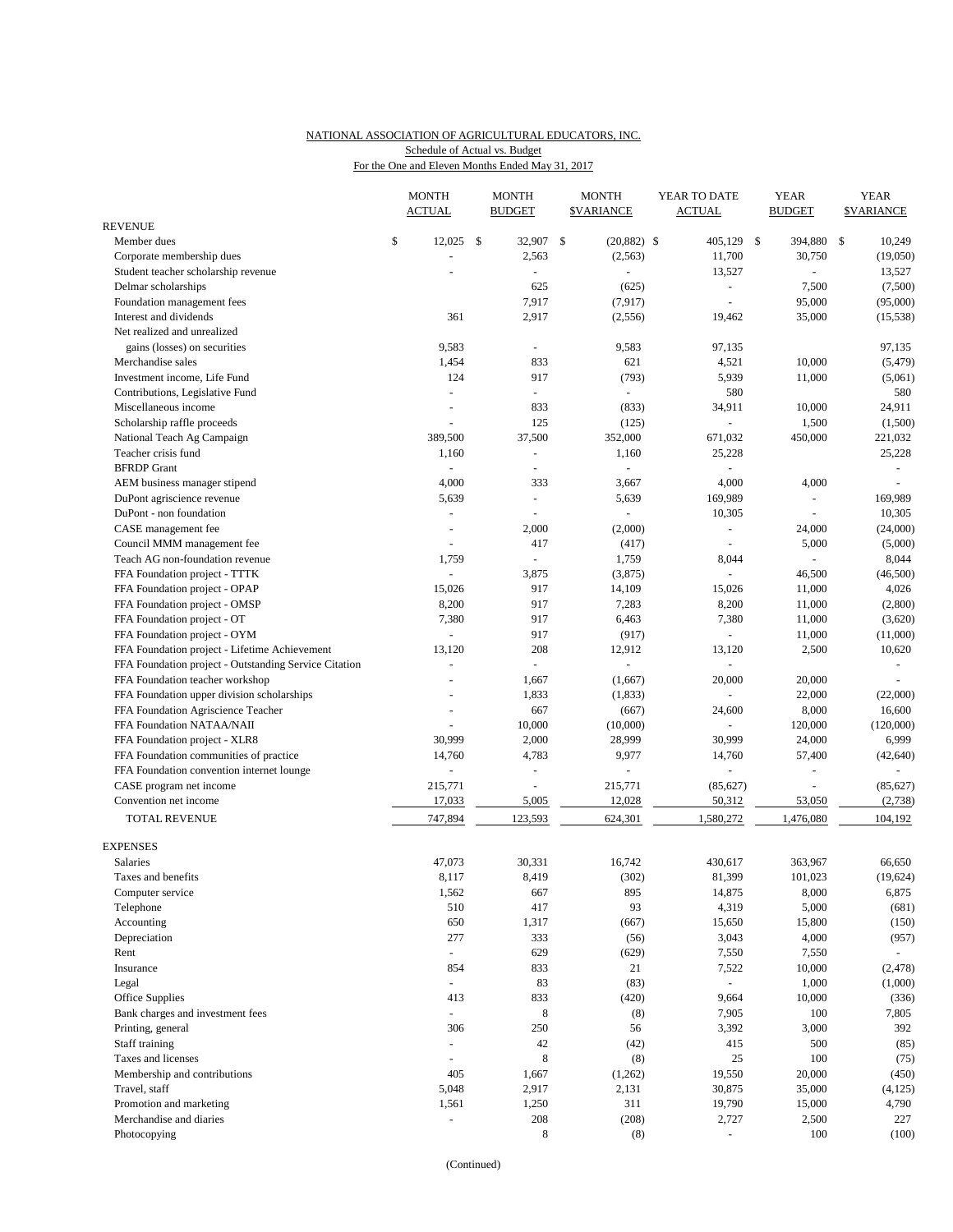## NATIONAL ASSOCIATION OF AGRICULTURAL EDUCATORS, INC. Schedule of Actual vs. Budget

For the One and Eleven Months Ended May 31, 2017

|                                                       | <b>MONTH</b><br><b>ACTUAL</b> | <b>MONTH</b><br><b>BUDGET</b> | <b>MONTH</b><br><b>\$VARIANCE</b> | YEAR TO DATE<br><b>ACTUAL</b> | <b>YEAR</b><br><b>BUDGET</b> | <b>YEAR</b><br><b>\$VARIANCE</b> |
|-------------------------------------------------------|-------------------------------|-------------------------------|-----------------------------------|-------------------------------|------------------------------|----------------------------------|
| Postage, general                                      | 817                           | 542                           | 275                               | 6,262                         | 6,500                        | (238)                            |
| Professional liability insurance                      | L.                            | 3,183                         | (3, 183)                          | 38,775                        | 38,200                       | 575                              |
| Public relations                                      | 99                            | 83                            | 16                                | 430                           | 1,000                        | (570)                            |
| Scholarships                                          | L.                            | 2,583                         | (2, 583)                          | 37,500                        | 31,000                       | 6,500                            |
| Travel, regional secretaries                          | L.                            | 1,500                         | (1,500)                           | 5,475                         | 18,000                       | (12, 525)                        |
| Travel, board of directors                            | 1,557                         | 3,333                         | (1,776)                           | 24,004                        | 40,000                       | (15,996)                         |
| Nat'l Teach Ag Campaign                               | 89,908                        | 34,167                        | 55,741                            | 485,859                       | 410,000                      | 75,859                           |
| FFA Foundation project - TTTK                         |                               | 3,875                         | (3,875)                           | 34,108                        | 46,500                       | (12, 392)                        |
| FFA Foundation project - OPAP                         |                               | 917                           | (917)                             | 6,777                         | 11,000                       | (4,223)                          |
| FFA Foundation project - OMSP                         |                               | 917                           | (917)                             | 5,798                         | 11,000                       | (5,202)                          |
| FFA Foundation project - OT                           |                               | 917                           | (917)                             | 8,312                         | 11,000                       | (2,688)                          |
| FFA Foundation project - OYM                          | 355                           | 917                           | (562)                             | 10,807                        | 11,000                       | (193)                            |
| FFA Foundation project - Lifetime achievement         | $\overline{a}$                | 208                           | (208)                             | 1,546                         | 2,500                        | (954)                            |
| FFA Foundation project - Outstanding service citation |                               |                               | ÷                                 | 902                           | $\overline{a}$               | 902                              |
| FFA Foundation teacher workshop                       |                               |                               |                                   |                               |                              | $\overline{a}$                   |
| FFA Foundation Regional Grants                        |                               |                               |                                   |                               |                              |                                  |
| FFA Foundation Agrisciense Teachers                   |                               |                               |                                   | 5,632                         |                              | 5,632                            |
| FFA Foundation XLR8                                   |                               | 2,000                         | (2,000)                           | 23,240                        | 24,000                       | (760)                            |
| FFA Foundation convention internet lounge             |                               |                               |                                   |                               |                              |                                  |
| <b>TTTK</b>                                           | 287                           | $\overline{a}$                | 287                               | 287                           | L.                           | 287                              |
| DuPont Agriscience                                    | 7,232                         | 667                           | 6,565                             | 158,432                       | 8,000                        | 150,432                          |
| Regional grants                                       | ä,                            | $\blacksquare$                | $\blacksquare$                    | ÷,                            |                              | $\sim$                           |
| NPS expense                                           |                               | 417                           | (417)                             | 9,500                         | 5,000                        | 4,500                            |
| Webinar expense                                       | L.                            | 100                           | (100)                             | 535                           | 1,200                        | (665)                            |
| Teacher crisis fund                                   | 500                           | $\overline{a}$                | 500                               | 8,000                         |                              | 8,000                            |
| Communities of practice expense                       | 12,600                        | 3,167                         | 9,433                             | 64,791                        | 38,000                       | 26,791                           |
| Substitute teacher hire behinds                       | $\overline{a}$                | 42                            | (42)                              | $\overline{a}$                | 500                          | (500)                            |
| Website                                               | 1,050                         | 1,083                         | (33)                              | 14,181                        | 13,000                       | 1,181                            |
| NATAA stipends                                        | 1,450                         | 10,000                        | (8,550)                           | 14,700                        | 120,000                      | (105, 300)                       |
| <b>BFRDP</b> expense                                  | $\overline{a}$                | $\overline{a}$                |                                   | $\sim$                        |                              |                                  |
| <b>BFPD</b> contract labor                            |                               |                               |                                   |                               |                              |                                  |
| Credit card expense                                   | 318                           | 208                           | 110                               | 4,735                         | 2,500                        | 2,235                            |
| Storage                                               | ÷,                            | ÷,                            | ÷                                 | 2,708                         | $\overline{a}$               | 2,708                            |
| Professional development                              | ä,                            |                               | $\overline{a}$                    | 318                           |                              | 318                              |
| Miscellaneous                                         |                               |                               | $\overline{a}$                    | $\overline{a}$                | $\overline{\phantom{a}}$     | $\sim$                           |
| TOTAL EXPENSES                                        | 182,949                       | 121,046                       | 61,903                            | 1,632,932                     | 1,452,540                    | 180,392                          |
| NET INCOME (LOSS)                                     | 564,945<br>\$                 | \$<br>2,547                   | \$<br>562,398                     | (52,660)<br>\$                | \$<br>23,540                 | (76,200)<br>\$                   |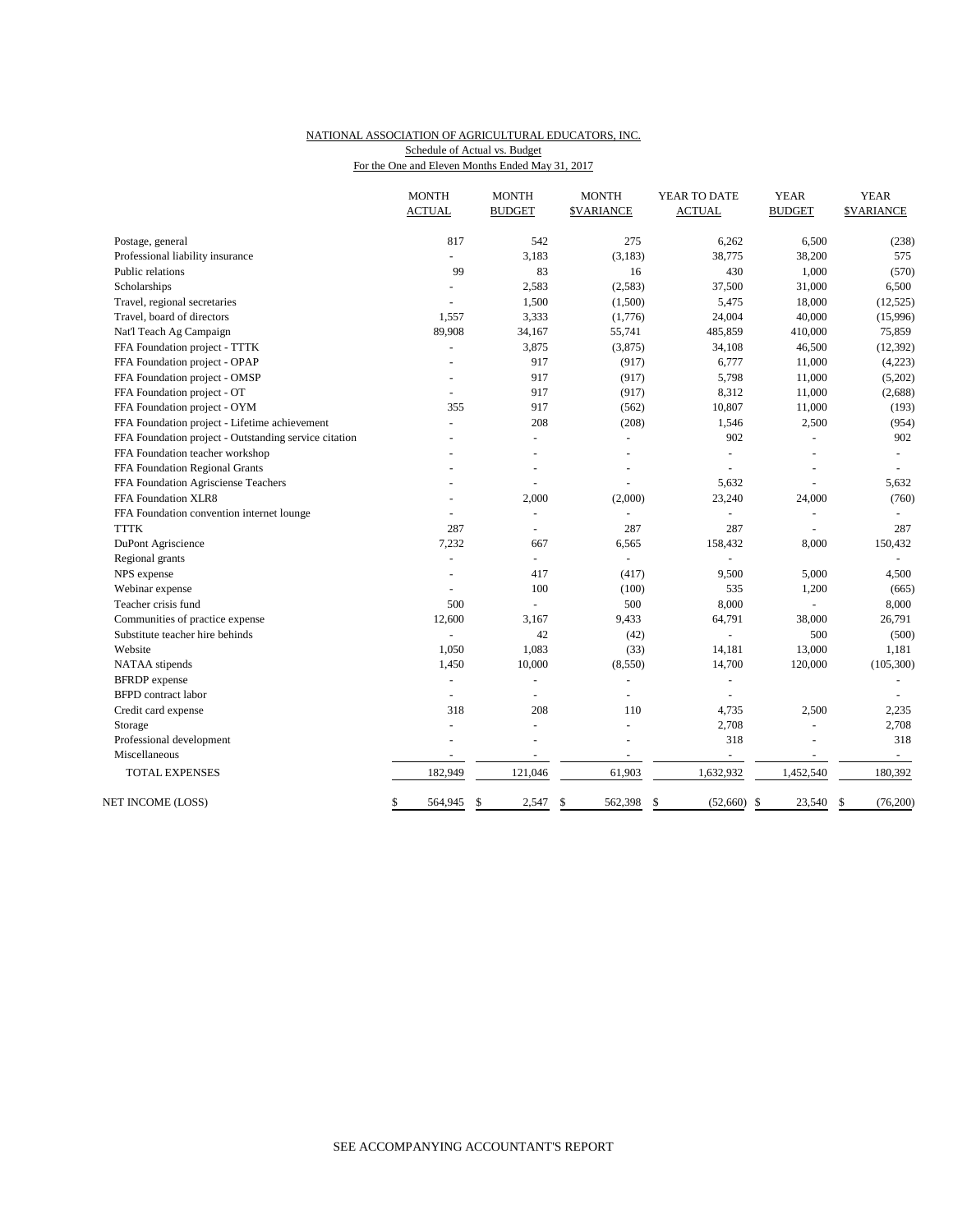### NATIONAL ASSOCIATION OF AGRICULTURAL EDUCATORS, INC. Schedule of Convention Revenue and Expenses For the One and Eleven Months Ended May 31, 2017

|                                           |    | <b>MONTH</b><br><b>ACTUAL</b> |    | <b>MONTH</b><br><b>BUDGET</b> |               | <b>MONTH</b><br><b>SVARIANCE</b> |    |            |    | YEAR TO DATE<br><b>ACTUAL</b> |     |           |  | <b>YEAR</b><br><b>BUDGET</b> |  | <b>YEAR</b><br><b>SVARIANCE</b> |
|-------------------------------------------|----|-------------------------------|----|-------------------------------|---------------|----------------------------------|----|------------|----|-------------------------------|-----|-----------|--|------------------------------|--|---------------------------------|
| <b>REVENUE</b>                            |    |                               | \$ | 9.583                         |               |                                  |    | 127,206 \$ |    |                               | \$. |           |  |                              |  |                                 |
| Convention, registration                  | \$ |                               |    |                               | <sup>\$</sup> | $(9,583)$ \$                     |    |            |    | 115,000                       |     | 12,206    |  |                              |  |                                 |
| Convention, trade show                    |    |                               |    |                               |               |                                  |    | 1.800      |    |                               |     | 1,800     |  |                              |  |                                 |
| Convention, sponsorships - FFA Foundation |    | 17,548                        |    | 4,583                         |               | 12,965                           |    | 20,828     |    | 55,000                        |     | (34, 172) |  |                              |  |                                 |
| Convention, host state social             |    |                               |    |                               |               |                                  |    |            |    |                               |     |           |  |                              |  |                                 |
| Convention, sponsorships                  |    |                               |    | 1,333                         |               | (1, 333)                         |    | 17,250     |    | 16,000                        |     | 1,250     |  |                              |  |                                 |
| <b>TOTAL REVENUE</b>                      |    | 17,548                        |    | 15,499                        |               | 2,049                            |    | 167,084    |    | 186,000                       |     | (18,916)  |  |                              |  |                                 |
| <b>EXPENSES</b>                           |    |                               |    |                               |               |                                  |    |            |    |                               |     |           |  |                              |  |                                 |
| Convention, plaques and trophies          |    |                               |    | 242                           |               | (242)                            |    | 1.179      |    | 2,900                         |     | (1, 721)  |  |                              |  |                                 |
| Convention, printing                      |    |                               |    |                               |               |                                  |    | 4,117      |    |                               |     | 4,117     |  |                              |  |                                 |
| Convention, awards                        |    |                               |    |                               |               |                                  |    | 8.227      |    | 7.000                         |     | 1,227     |  |                              |  |                                 |
| Convention, miscellaneous                 |    |                               |    |                               |               |                                  |    | 428        |    |                               |     | 428       |  |                              |  |                                 |
| Convention, meal functions                |    |                               |    | 833                           |               | (833)                            |    | 1,043      |    | 10,000                        |     | (8,957)   |  |                              |  |                                 |
| Convention, promotion and marketing       |    |                               |    | 208                           |               | (208)                            |    | 5,865      |    | 2,500                         |     | 3,365     |  |                              |  |                                 |
| Convention, postage and shipping          |    |                               |    | 333                           |               | (333)                            |    | 7,519      |    | 4.000                         |     | 3,519     |  |                              |  |                                 |
| Convention, equipment rental              |    |                               |    | 1,583                         |               | (1,583)                          |    | 2,695      |    | 19,000                        |     | (16,305)  |  |                              |  |                                 |
| Convention, host state social             |    |                               |    |                               |               |                                  |    |            |    |                               |     |           |  |                              |  |                                 |
| Convention, committee expense             |    |                               |    | 379                           |               | (379)                            |    | 3,316      |    | 4,550                         |     | (1,234)   |  |                              |  |                                 |
| Convention, sponsorships - FFA Foundation |    |                               |    | 4,583                         |               | (4,583)                          |    | 57,258     |    | 55,000                        |     | 2,258     |  |                              |  |                                 |
| Convention, travel/board of directors     |    | 515                           |    | 1,333                         |               | (818)                            |    | 16,037     |    | 16,000                        |     | 37        |  |                              |  |                                 |
| Convention, staff travel                  |    | $\sim$                        |    | 1,000                         |               | (1,000)                          |    | 9,088      |    | 12,000                        |     | (2,912)   |  |                              |  |                                 |
| <b>TOTAL EXPENSES</b>                     |    | 515                           |    | 10,494                        |               | (9,979)                          |    | 116,772    |    | 132,950                       |     | (16, 178) |  |                              |  |                                 |
| <b>NET INCOME (LOSS)</b>                  | S  | 17,033                        | S  | 5,005                         | \$.           | 12,028                           | \$ | 50.312     | \$ | 53,050                        | S   | (2,738)   |  |                              |  |                                 |

SEE ACCOMPANYING ACCOUNTANT'S REPORT